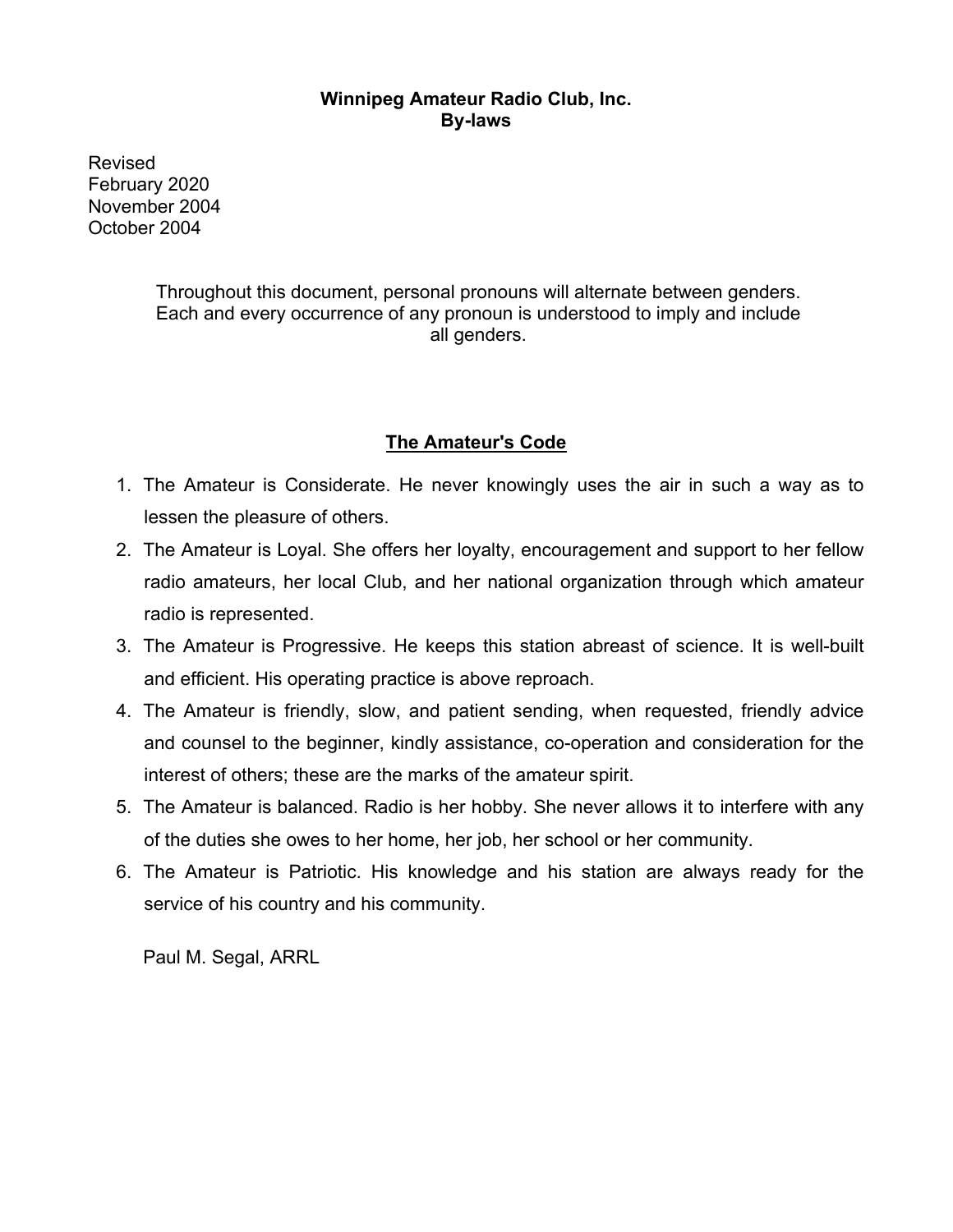### **Winnipeg Amateur Radio Club, Inc. By-laws**

Pursuant to the powers invested in the Corporation, it is hereby passed and enacted that the following shall be the constitutional by-laws of the Winnipeg Amateur Radio Club, Incorporated, subject to the provisions of the Corporation Act and the Articles of Incorporation in the Province of Manitoba.

### **Article One – Interpretation**

Where used herein the following terms will have the following meanings, respectively:

1(a) Winnipeg Amateur Radio Club, Incorporated will be referred to as WARC.

1(b) Radio Amateur: - any person holding a certificate of proficiency in Radio – all Amateur levels issued by the Minister of Communications in Canada – or any foreign operator with whose country Canada has reciprocal licencing agreements.

1(c) Member: – a radio amateur who has been accepted for membership in WARC and whose dues have been paid for the current fiscal year.

1(d) Associate Member: - a non-certified person who is genuinely interested in amateur radio, has been accepted for membership and whose dues have been paid for the current fiscal year.

1(e) Director: - a radio amateur who has been duly elected or acclaimed to the Board of Directors of WARC.

1(f) General Meeting: - a meeting of the members of WARC held each month except for designated months.

1(g) Annual Meeting:- a meeting of the Membership of WARC, held annually during a designated month in compliance with the Corporations Act of Manitoba, to review the objectives and performance of the Organization conforming with Article 5, Section 2, herein.

1(h) Special Meeting: - a meeting of the Membership of WARC called for a special purpose and in conformity with Article 4, Section 2, herein.

1(i) Corporation: - refers to the Winnipeg Amateur Radio Club, Incorporated.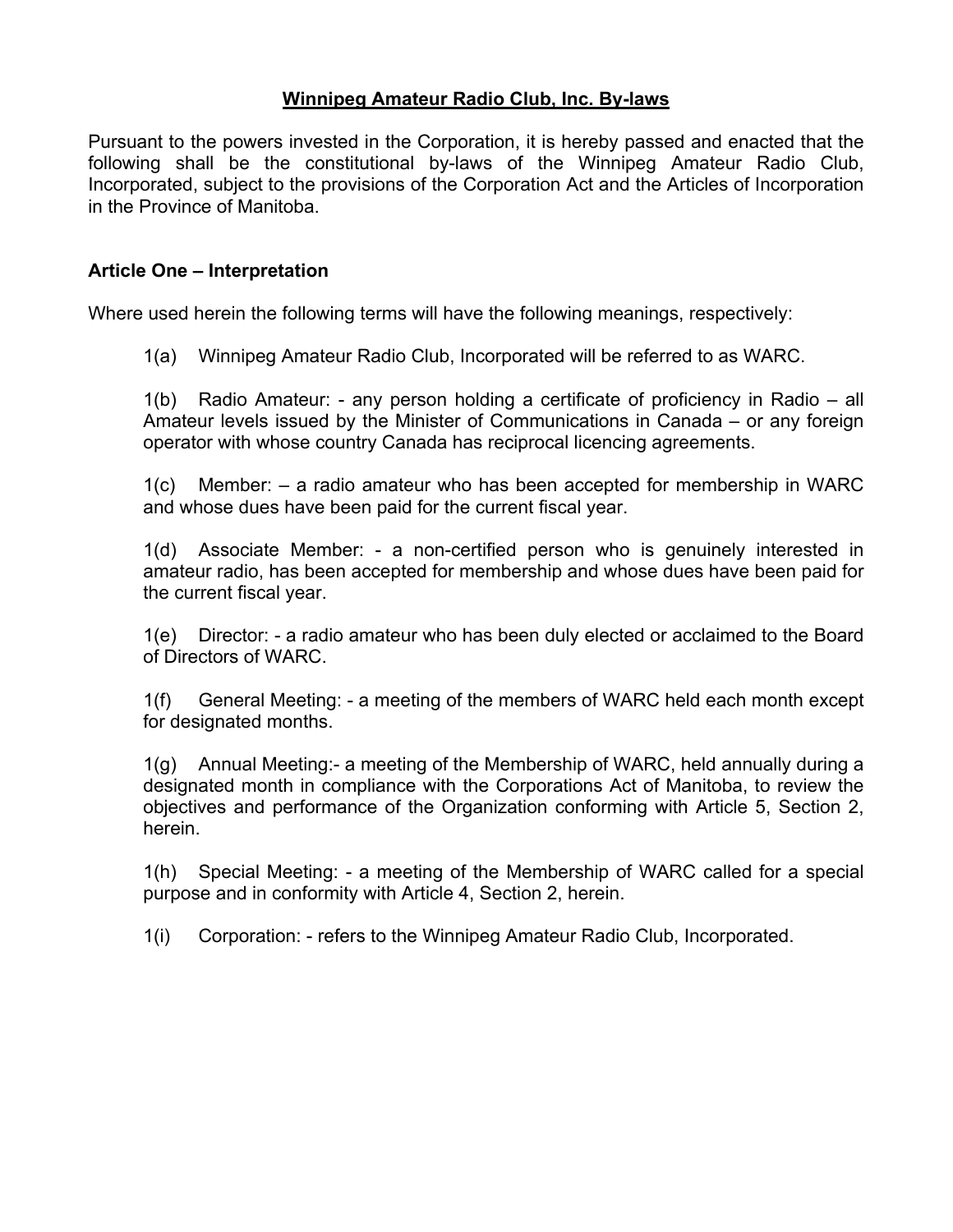### **Article Two – Membership**

2.1: Each member shall be bound by the by-laws and such regulations as shall from time to time be promulgated by the Corporation.

2.2: Application for membership or renewals shall be made on a designated form and presented, either to the Membership Chairperson or the Secretary, along with the required fee(s).

2.3: At least fifty-one percent (51%) of the Membership shall be certified Radio Amateurs.

2.4: Membership is neither assignable nor transferable.

2.5: The annual fee(s) for membership in WARC shall be of such amount as maybe fixed by the Board of Directors and confirmed or re-fixed at the Annual Meeting of WARC. Such fee(s) shall be paid not later than the thirtieth day of September (30 September) in each fiscal year. Any previous member not paid in full by this time shall be removed from the roll until such time as all fees are paid.

2.6: Associate membership in WARC shall be permitted and subject to a fee set out by the Board of Directors. Associate members shall not have a vote, nor hold office in WARC, but may sit on committees and take part in all other Club activities. They will be bound by all applicable by-laws.

2.7: Honorary membership may be extended to those who are not Radio Amateurs at the discretion of the Board of Directors and ratified by the members present at a regular meeting.

### **Article Three – Officers and Elections**

3.1: Preamble – The affairs of the Corporation shall be managed by a Board of Directors who will exercise all such powers of the Corporation as are authorized by the Corporation Act of Manitoba, articles of incorporation and the provisions of these bylaws subject, nevertheless, to such regulations or provisions as may be prescribed by the Corporation in general meeting.

3.1:(a)No regulations made by the Corporation, in general meeting, shall invalidate any prior act of the Directors which would have been valid if such regulations had not been made and the continuing Directors may act notwithstanding any vacancies in the Board.

3.2: Subject to the limitations referred to in the foregoing paragraph, the Board of Directors shall have the power by by-law:

3.2:(a)To acquire by purchase, lease or other title, and to hold any real estate or personal property necessary for the carrying on of its undertakings, and, where such are no longer required, to sell, eliminate and convey the same.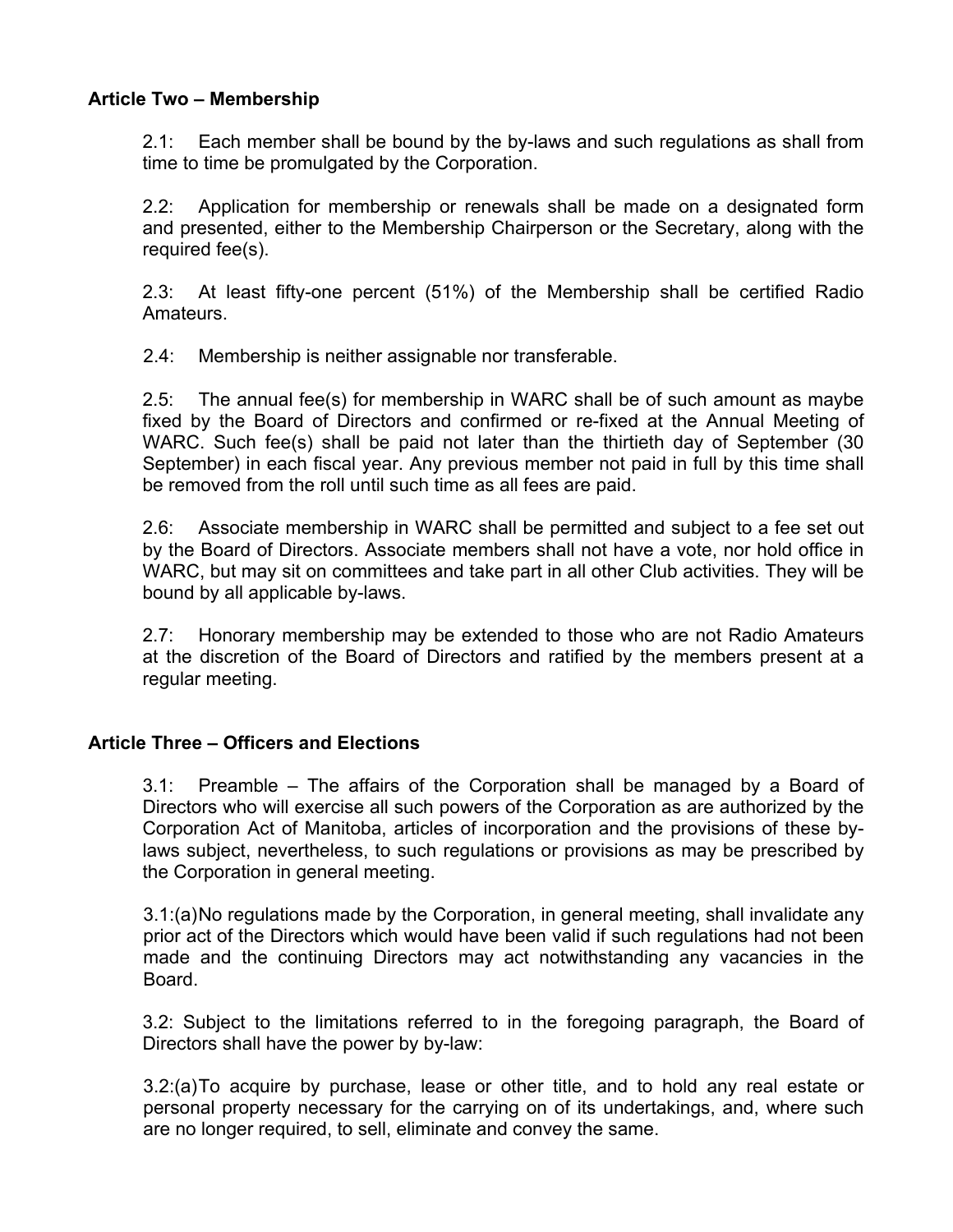3.2:(b)To hypothecate, mortgage, or pledge any or all of the real or personal property of the Corporation to secure any bonds, debentures, debenture stocks or other stocks, or any liability of the Corporation.

3.2:(c)To issue bonds, debentures, debenture stock (both perpetual and termable) or other securities.

3.2:(d)To pledge or sell such bonds, debentures, debenture stock, or other securities, for such sum and at such price and on such terms as may be deemed expedient or necessary.

3.2:(e)To invest those funds of the Corporation not immediately required for its purpose by such investments as are authorized by the Trustee's Act of Manitoba, *RSM 1940*.

3.2:(f) To undertake all such things as are incidental or conductive to the attainment of the objectives of the Corporation.

3.3: The Board of Directors shall be elected annually by ballot by a simple majority of the Members present and in good standing at a meeting called for that purpose. The number of Directors elected in excess of six (6) may be varied from time to time at the discretion of the Board of Directors. The Officers of the Corporation shall be appointed from among the Directors elected from the general Membership as follows: President, Vice-President, Secretary, Treasurer, and two Directors at Large. (*Changed October 2004)*

3.4: The immediate past President shall be appointed to that office and shall maintain all voting rights as a Director.

3.5: An Honorary President may be elected by the Board of Directors, who, at the discretion of the Board, may be a Radio Amateur or a person from the community.

3.6: The Board of Directors may appoint standing committees and *ad-hoc* committees and special committees as needed, and the President shall be an *ex-officio* member of all such committees.

3.7: The standing committees shall consist of members in good standing, and the Chairperson shall be a Radio Amateur and a Member.

3.8: Any vacancy occurring in the Board of Directors may be filled by the remaining board members, subject to ratification at the next general meeting and shall remain in effect until the end of the fiscal year.

3.9: The Board of Directors shall meet for the transaction of business at least once prior to each general meeting.

3.10: At least four (4) members of the Board of Directors shall constitute a quorum and the majority of those present shall prevail.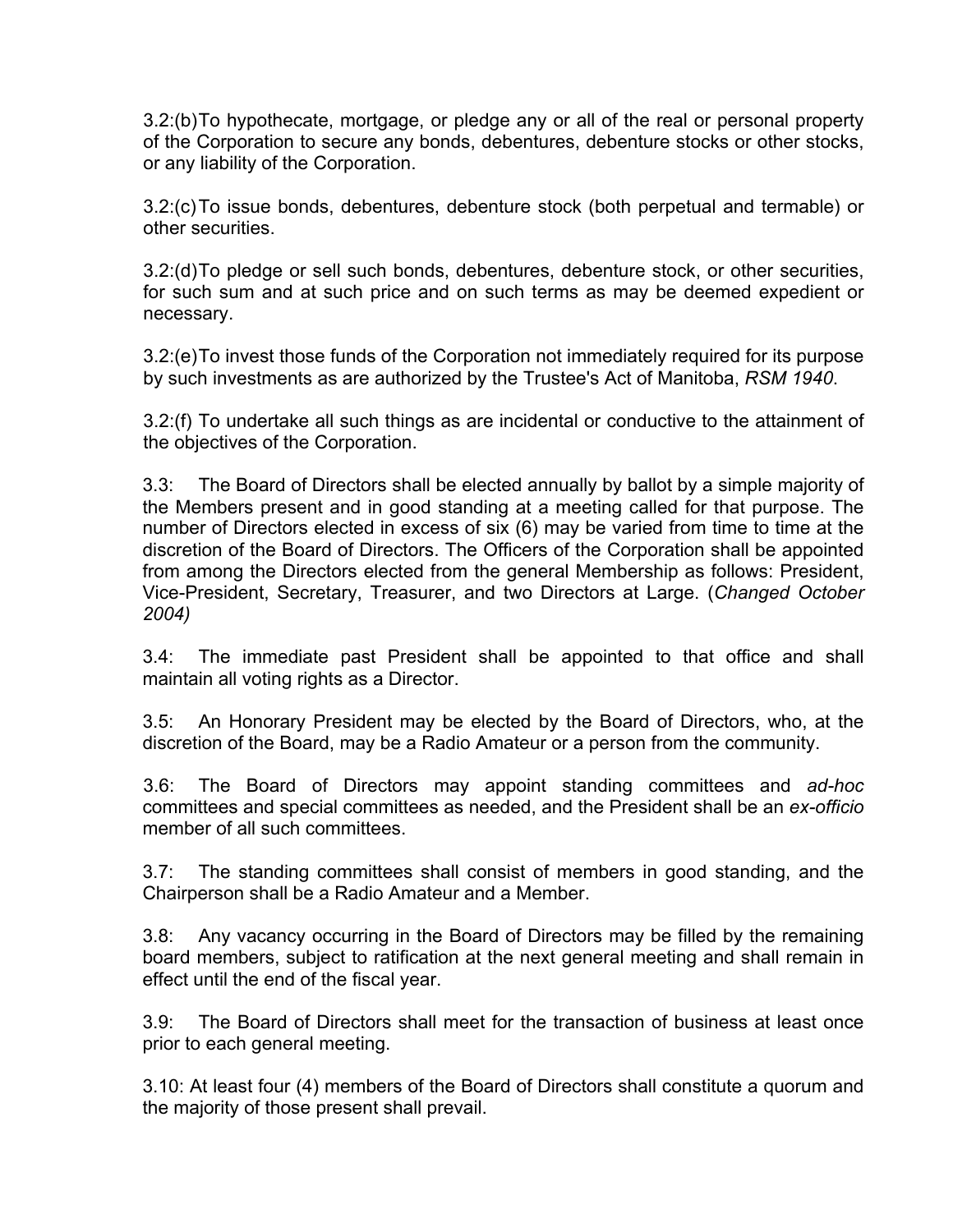3.11: Any officer or member of the Board of Directors may be removed from office by a two-thirds (2/3) majority vote of the WARC members in good standing present at a general meeting, provided that:

3.11:(a) Notice of the motion is given in writing to the President or Secretary at least one month prior to such meeting.

3.11:(b) That the membership be notified in writing of such Notice.

3.11:(c) That the officer in question be notified as to such Notice and the Notice of Motion be included.

3.12: A term in office as a Director of the Board shall be one (1) fiscal year. *Changed November 2004*

3.12:(a) A Director of the Board can be voted in for an unlimited amount of terms, provided that a majority of the WARC members, present and in good standing at a meeting for that purpose, have voted in said Director for each term. *Changed November 2004*

3.12:(b) Any Director of the Board, appointed to the office of President or Vice-President, shall not hold said offices for longer than five (5) consecutive terms, and must step down from said positions for at least one (1) term, but will be allowed to remain on the Board of Directors in any other position, provided that a majority of the WARC members present and in good standing at a meeting called for that purpose, have voted in said Director for each term. *Changed November 2004*

3.13: To be eligible to stand for office on the Board of Directors of the Corporation, one shall be a member in good standing for at least one (1) fiscal year, be at least eighteen (18) years of age and meet any other by-law requirements that are applicable.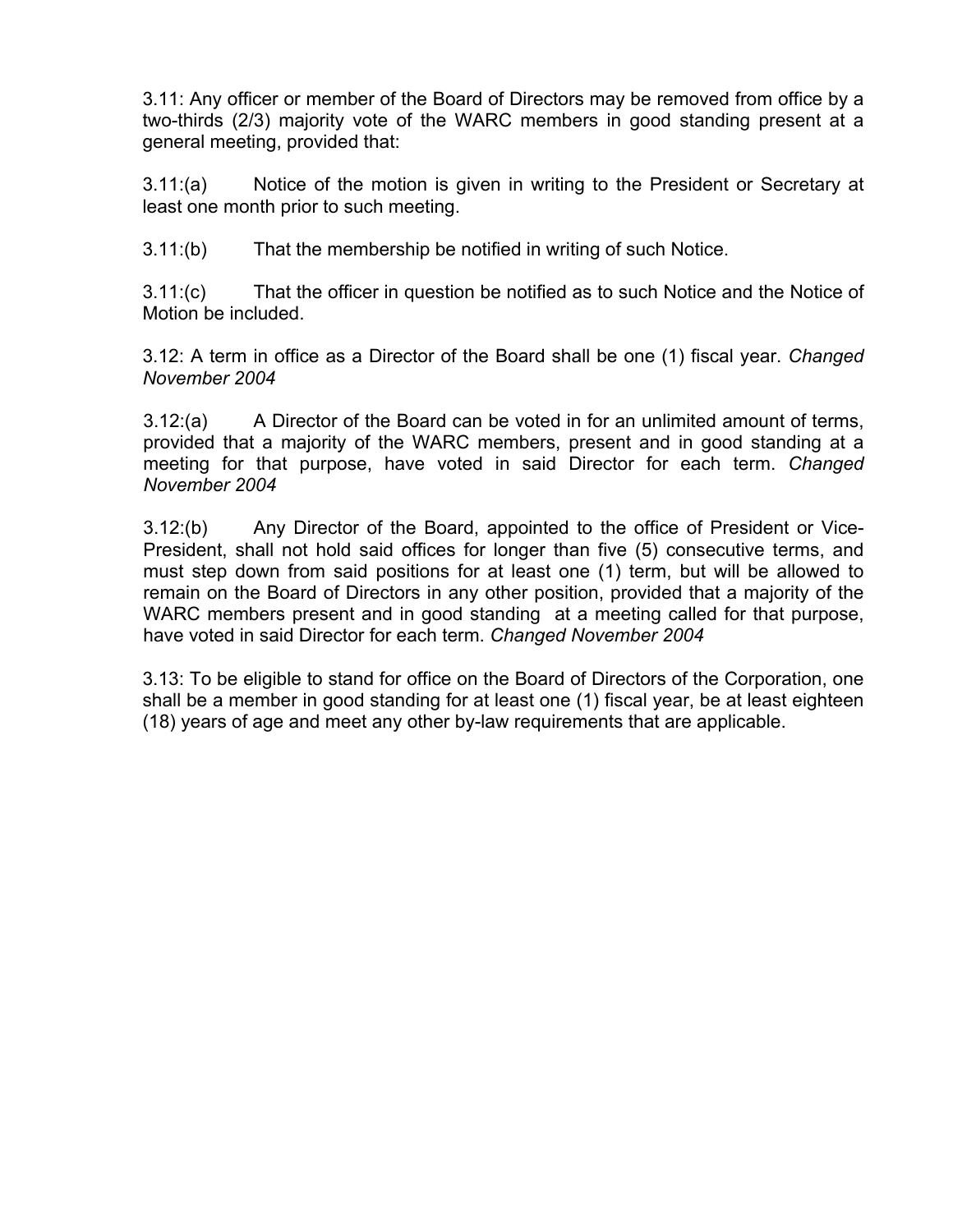### **Article Four – Meetings**

4.1: Meetings shall be held monthly at a place and time determined by the Board of Directors and shall be for the period of September to June inclusive. Meetings may be devoted to any subject material as chosen by the Board of Directors, or a committee for that purpose.

4.2: Special meetings may be called by the President or upon the written request of five (5) WARC members in good standing.

4.3: Notices shall be sent to all members informing them of any special meeting and the nature of its business.

4.4: Quorum – an annual, general, or special meeting shall have a quorum provided that twenty percent (20%) of the voting members are present. If there is no quorum, the meeting shall become a committee of the whole, at the discretion of the President.

4.5:(a) The order of business of all meetings shall be as follows:

- reading of the minutes of the last meeting
- business arising from those minutes
- correspondence
- Treasurer's report
- standing committee reports
- new business
- notices for the good and welfare of the Club
- adjournment

All general meetings of the Corporation shall follow normal parliamentary order. (Robert's Rules of Order.)

4.5:(b) During "Notices for the good and welfare" any member or visitor may address the meeting, providing the subject material is of general interest, short and not controversial, and subject to the Chairperson's discretion.

st

4.6: The Corporation fiscal year shall end on the thirty-first (31 ) of July of each calendar year and there shall be an annual meeting no later than the end of October of that same year.

4.7: The by-laws or regulations may be repealed, added to or amended at any general or special meeting, provided that; notice of motion of such intentions has been given in writing to the Secretary at least one (1) month prior to such a meeting, and conveyed by the Secretary to the membership in writing at least one (1) week in advance of the meeting, and that a quorum of the membership in good standing is present at the meeting and they only, in a two-thirds (2/3) majority vote therefore in favour.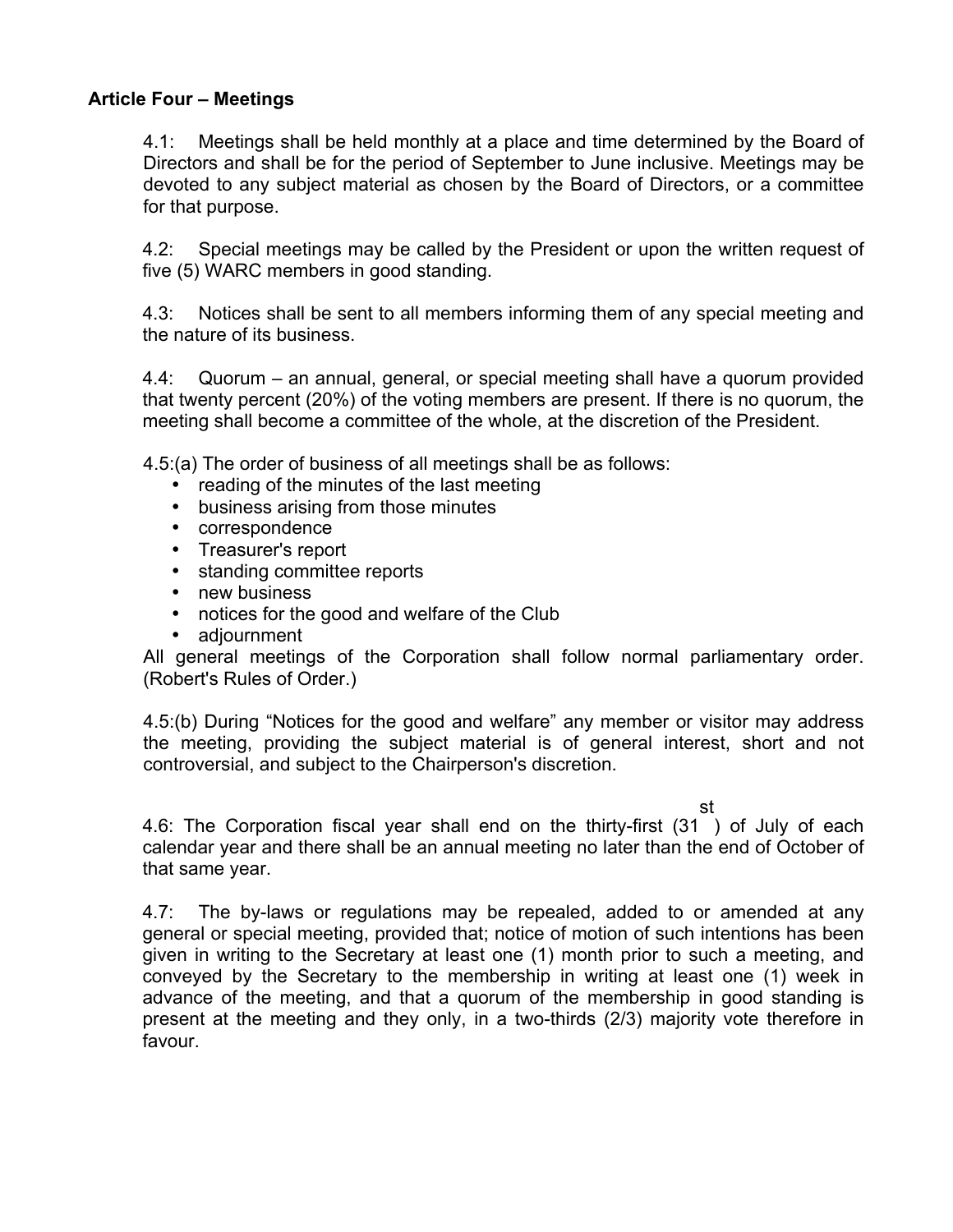4.8: In the event that the by-laws of the Corporation are changed in any manner, as provided for in the above paragraph, they shall be approved by the Executive Director as provided for in the Corporations Act of Manitoba, before becoming valid. This approval shall be obtained at the earliest opportunity by the Secretary of WARC.

#### **Article Five – Accounts**

5.1: The funds of the Corporation shall be deposited in a chartered financial institution or credit union, and withdrawals shall be made only on the joint signatures of the Treasurer and one of the two other Board members with signing authority. C*hanged February 2020*

5.2: a responsible person shall be appointed at the annual meeting in October of each year. She shall examine the books and accounts of the Corporation and present a report in writing, together with a financial statement and certificate of his review. This examination shall take place at the end of the fiscal year in July and books shall be presented in the corrected form to the new Treasurer at the first general meeting in September of the same year. It shall be the responsibility of the outgoing President to see that this takes place. *Changed February 2020*

#### **Article Six – General**

6.1: The Charter of Incorporation shall be in the custody of the Secretary and all documents of the Corporation requiring to be certified shall be signed and bear the joint signatures of the Secretary and the President or Vice-President.

6.2: Upon the dissolution of the Corporation the assets, after the payment and the satisfaction of the debts and liabilities of the Corporation, shall be transferred to Trustee, made up of three (3) members, elected by the membership present. The Trustee shall disburse the remaining assets to those organizations that they feel are worthy of them and they shall then make public the disbursements.

6.3: If it should happen that a situation arises where the Corporation finds itself without a Board of Directors, then a person or persons elected at special meeting shall act as a manager and at the earliest opportunity shall arrange for the election of a new Board of Directors. Until such time as a manager is elected or appointed, the past President or the honorary President will act as the manager and shall do so until a manager is appointed. This manager shall have the power to call meetings and pay all current bills after they have approved by the membership at a regular meeting. She shall arrange for the orderly dissolution of the Corporation as in Paragraph 6.2 above, should this become necessary.

6.4: The Corporation as it is presented in the Articles and by-laws is here for the purpose of administering Amateur Radio activities. The officers of the Corporation will not allow to take place the financial sponsorship of any one of its members, in activities or events that do not directly relate to Amateur Radio or the aims and purposes of the Winnipeg Amateur Radio Club, Incorporated.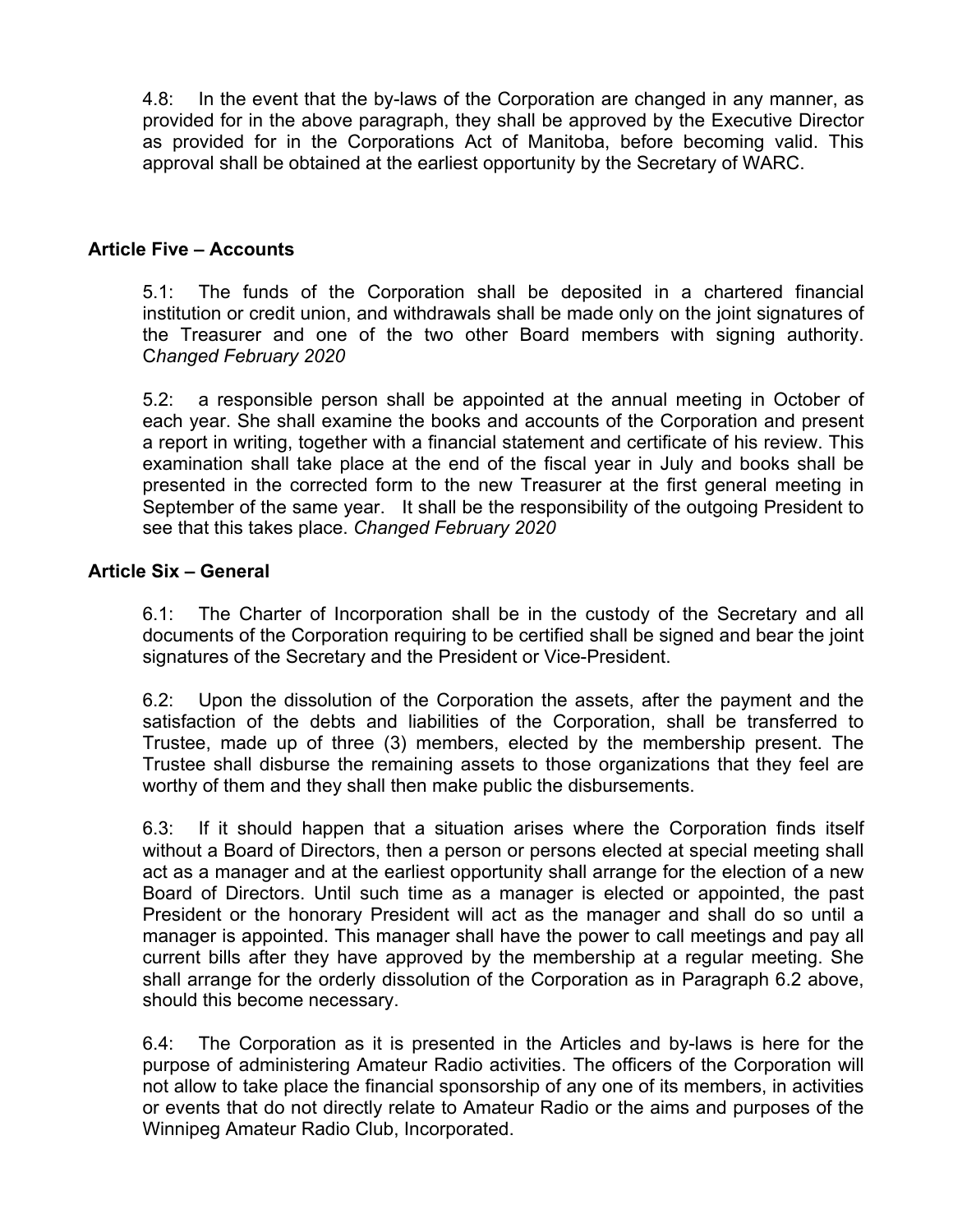## **Article Seven – Winnipeg Amateur Radio Club Station – VE4BB**

7.1: The Custodian of the call VE4BB shall be any member of the Board of Directors who is qualified to hold the licence, or failing this, any qualified member of the Club at the Board's discretion. *Changed June 2003*

7.2: The Custodian shall hold the highest Amateur Operator certificate. He shall be responsible for the use of the call VE4BB and see that all Innovation, Science and Economic Development Canada requirements and regulations are met and adhered to regarding its use. *Changed February 2020*

7.3: The Custodian shall, at all times, see that a station log is maintained with all particulars of operation and by whom, and that the station licence and a copy of the Regulations be in the log.

7.4: The Custodian shall have the authority to close the station and/or cause its operation to cease if she feels that the Regulations are not being followed.

7.5: The Custodian shall ensure that the station licence is kept current and make the station available to any WARC member in good standing with reasonable notice.

7.6: The Custodian shall be the custodian of all Club radio equipment, accessories, etc., and keep an inventory and log of equipment use.

7.7: The Custodian shall see that all Club equipment in his possession is covered by insurance for all perils. This is to be done either on their own, or through the Club.

## **Article Eight – Insurance Liability**

8.1: WARC shall hold a liability insurance policy to cover any and all members and the public in case of accident and/or injury at a Club event. This coverage should be the minimum available.

8.2: WARC shall provide for the repair or replacement of any equipment lent to it, provided that the equipment liability forms are completed. If this is not done, then the Winnipeg Amateur Radio Club, Incorporated shall not be responsible for such equipment. It shall be the responsibility of the person(s) lending the equipment to ask for and complete this form.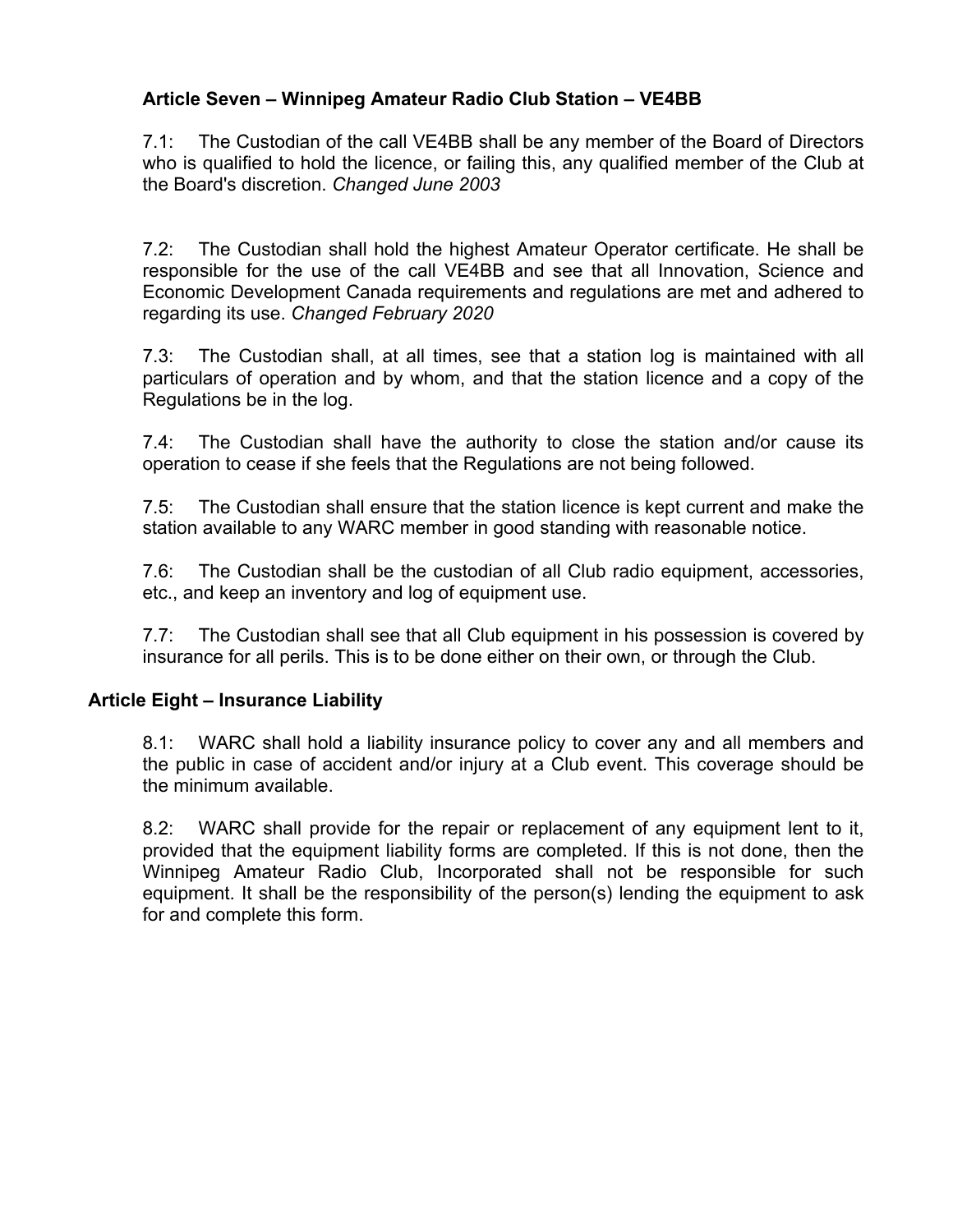# **Conduct of Meetings**

# **Introduction**

1. General Meetings are held in order that members can discuss, in a democratic manner, matters relating to the operation of the Club, and arrive at decisions based on the will of the majority of the members.

2. If General Meetings are to be conducted in a manner which will result in the accuracy of business, economy of time, uniformity, and impartiality, they should be conducted in accordance with parliamentary procedure.

# **Purpose**

3. This paper outlines the responsibilities of the President in conducting Club meetings, parliamentary procedure insofar as it applies to such meetings, and the types of and methods of dealing with motions.

# **President's Responsibilities**

4. the control of a Club meeting rests with the President and the success or failure of the meeting depends to a great extent on his or her preparation and planning and on leadership qualities and methods. To carry out his/her responsibilities at a Club meeting the President should:

a) be familiar with the Club rules and regulations and the By-laws of the Club.

b) Knows, and follow, the order of business for the conduct of the Club meeting.

c) Conduct the Club meeting in accordance with parliamentary procedure and be familiar with his/her duties as presiding officer in respect of the validity of motions, or amendments thereto, and the control of debate.

d) Ensure that each member has an opportunity to express his views but is not allowed to abuse this right by being repetitious.

e) Ensure that all remarks are addressed to the chair and not directly discussed by two or more members; and

f) Ensure that only one speaker has the floor at a time and that the speaker is not interrupted otherwise than permitted by the rules of order.

5. The order of business as established by the By-laws is as follows: a) introductions; b) reading of the previous minutes; c) business arising from those minutes; d) correspondence; e) Treasurer's report; f) Standing committee reports; g) New business; h) Notices for the good and welfare of the Club; and i) Adjournment.

6. If a subject of major importance, such as an amendment to the By- laws or a proposal which requires study, is to be introduced as new business, prior notice is required to enable the Board of Directors to prepare relevant information and for members to formulate opinions and prepare questions they might wish to ask.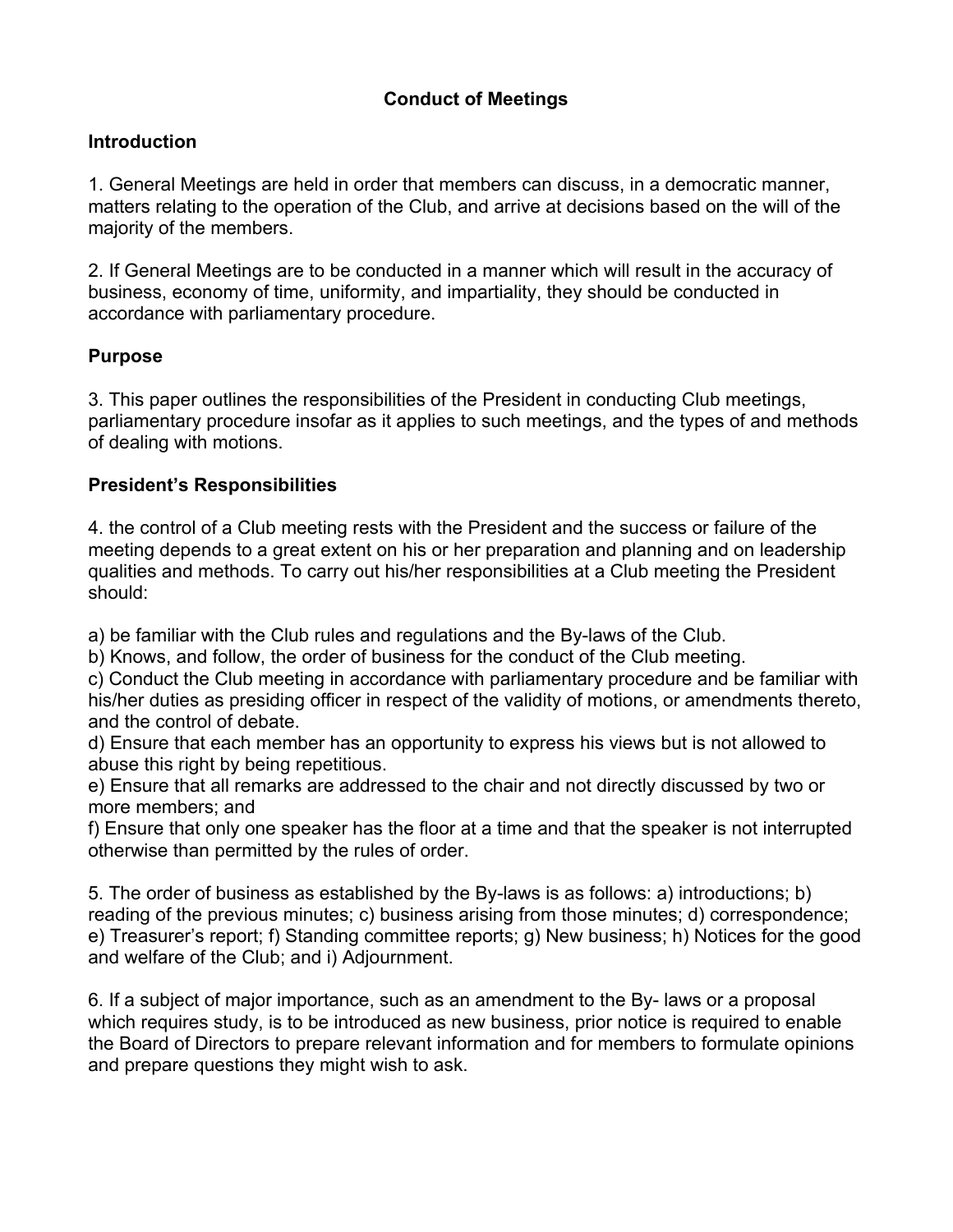## **Making a Motion**

7. A motion is a proposal that the Club take action, or that it expresses itself as holding certain opinions. A motion may be made by any member of the Club except the President. To make a motion, a a member first obtains recognition from the President by standing and waiting until acknowledged. If two or more members rise at approximately the same time, the President must use discretion as to which is to be recognized first. Members must always address the chair.

8. Prior to making a motion, the member should have formulated the correct working of the proposal he/she wishes to bring to the attention of the meeting. He or she says, after being recognized or obtaining the floor, "I

move that...." Or "I move to....". For the sake of absolute accuracy, a motion may be put in writing, read by the one who proposes it, and handed to the Secretary. Whatever the practice, it is very important that the exact wording of the motion be understood by all. To make this clear, the President must repeat the motion, inquiring from the proposed if the working is correct.

## **Seconding a Motion**

9. A motion must be seconded before it may be considered. In other words, the proposal must interest at least two members of the meeting. If a motion is not seconded, no notice whatever need be taken of it by the President, but, for the sake of fairness to all, the President may say, "it has been moved that so-and-so. Is the motion seconded?" If no seconding is forthcoming, the President says, "The motion cannot be considered", and proceeds with business as before.

10. Seconding a motion is expressing approval and interest, at least for the purposes of discussion, by one member other that the proposer. It is not necessary for the seconder to rise, although in a large group, it may be advisable.

## **Legality of a Motion**

11. No motion is in order which conflicts with the avowed object or purpose of the Club or concerns a subject over which the Club has no jurisdiction.

12. When a motion has been made, the President must consider it to determine whether it is in order for presentation for discussion by the meeting. This he may do before, or after, it is seconded. If the President considers a motion in order, he will repeat it to the meeting and invite discussion thereon. If the President considers a motion not in order, he will rule the motion out of order and advise the members of his reason for doing so. Any member, other than a Board member, may challenge the President to prove that his ruling is in accordance with regulations or rules of order. If there is still dissatisfaction with the ruling, or if a question of interpretation of rules and regulations arises, the validity of the ruling may go to the vote of the meeting.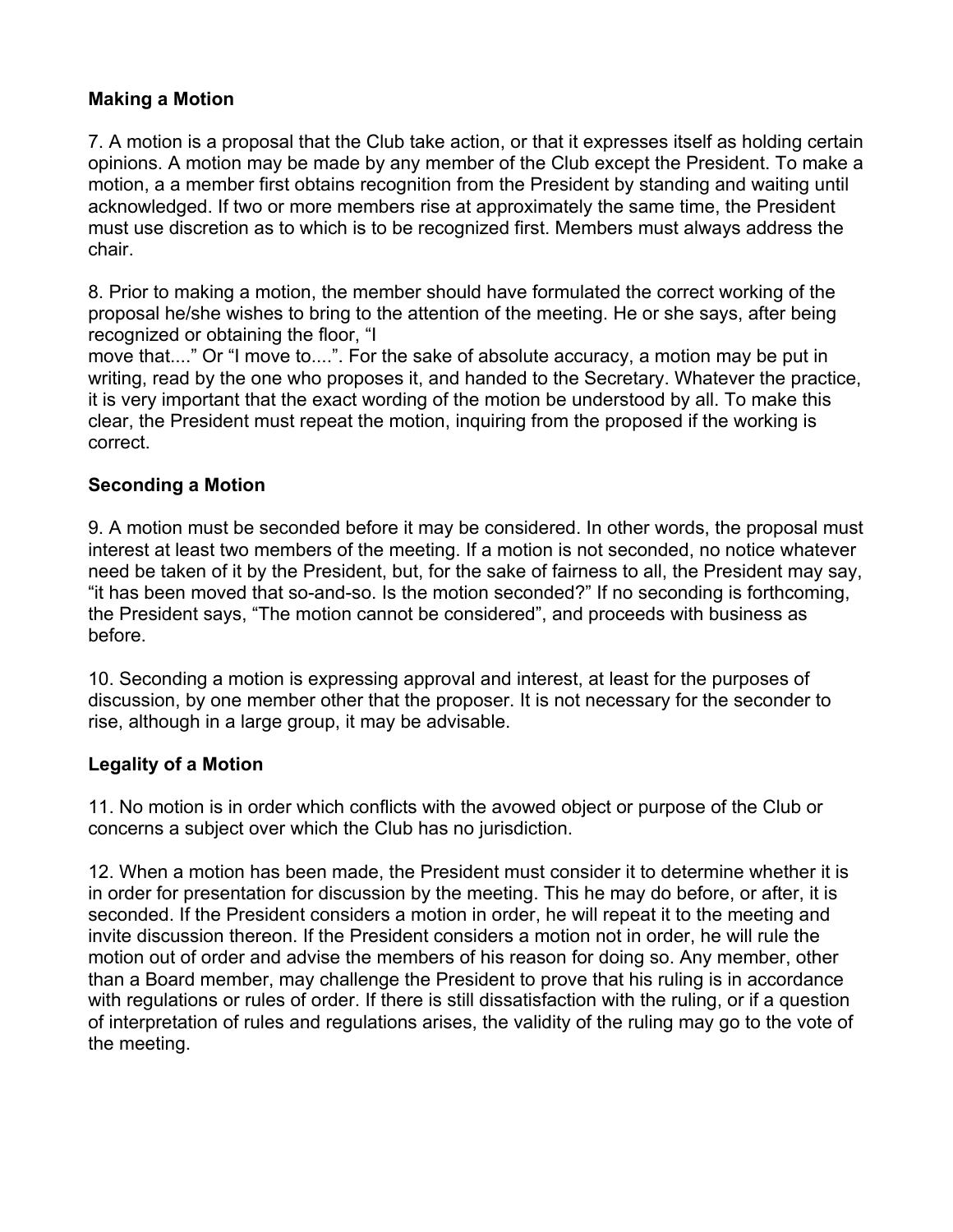## **Debating a Motion**

13. Unless ruled out of order by the President, a motion made and seconded is stated to the meeting and becomes a subject for discussion and decision. Until that time, it will not be discussed or acted on. When moved, seconded, and stated by the President, a motion cannot be withdrawn or ignored, except where the original mover asks for permission from the meeting. No other member can ask to have a motion withdrawn although it can be disposed of in other ways.

## **Voting**

14. All motions are decided by majority vote of the members present. This is interpreted to mean more than half of the votes cast, ignoring members who do not vote. Because of the interpretation of the meaning of majority, equal votes defeat a motion. The system of voting is decided by local custom e.g., use of ballots, a show of hands. Members cannot be compelled to vote on a motion; however, they should be encouraged to do so. 15. The President may exercise his own vote as a member but as a general rule he refrains from doing so. Except for his vote as a member, he does not have an extra or casting vote in the event of a tie. Types of Motions

16. There are two kinds of motions; main and secondary. An understanding of this simple but sometimes confusing distinction is essential for good parliamentary procedure.

## **Main Motions**

17. A main motion is one which introduces a subject to the meeting. It is debatable and amendable, i.e., the opinions of those present may be expressed regarding it, not only by their votes, but also by their words. Expression of opinion by members in orderly debate serves the purpose not only of clarifying the issues, but also influencing undecided members. It is quite proper for any member in favour of a motion to present all the arguments he can think of which seem to make the action advisable, and to present those arguments as persuasively as possible. The opponents have the same privilege. Only the President must remain absolutely impartial.

### **Secondary Motions**

18. In most instances, a main motion will be proposed and voted on without further complications. But this is not always the case. During discussion, various questions may arise which must be disposed of before the main motion is acted on, or other circumstances may occur which make a vote on the main motion inadvisable. These questions and circumstances are referred to as secondary (subsidiary) motions and may take the form of: a) an amendment to the original motion, or an amendment or an amendment; or b) a motion to  $-$  c) defers the subject of original motion temporarily or indefinitely d) refer the subject of the original motion for further study, and e) limit the time for debate of a meeting. 19. Such motions must be considered and voted on before action can be taken on the main motion.